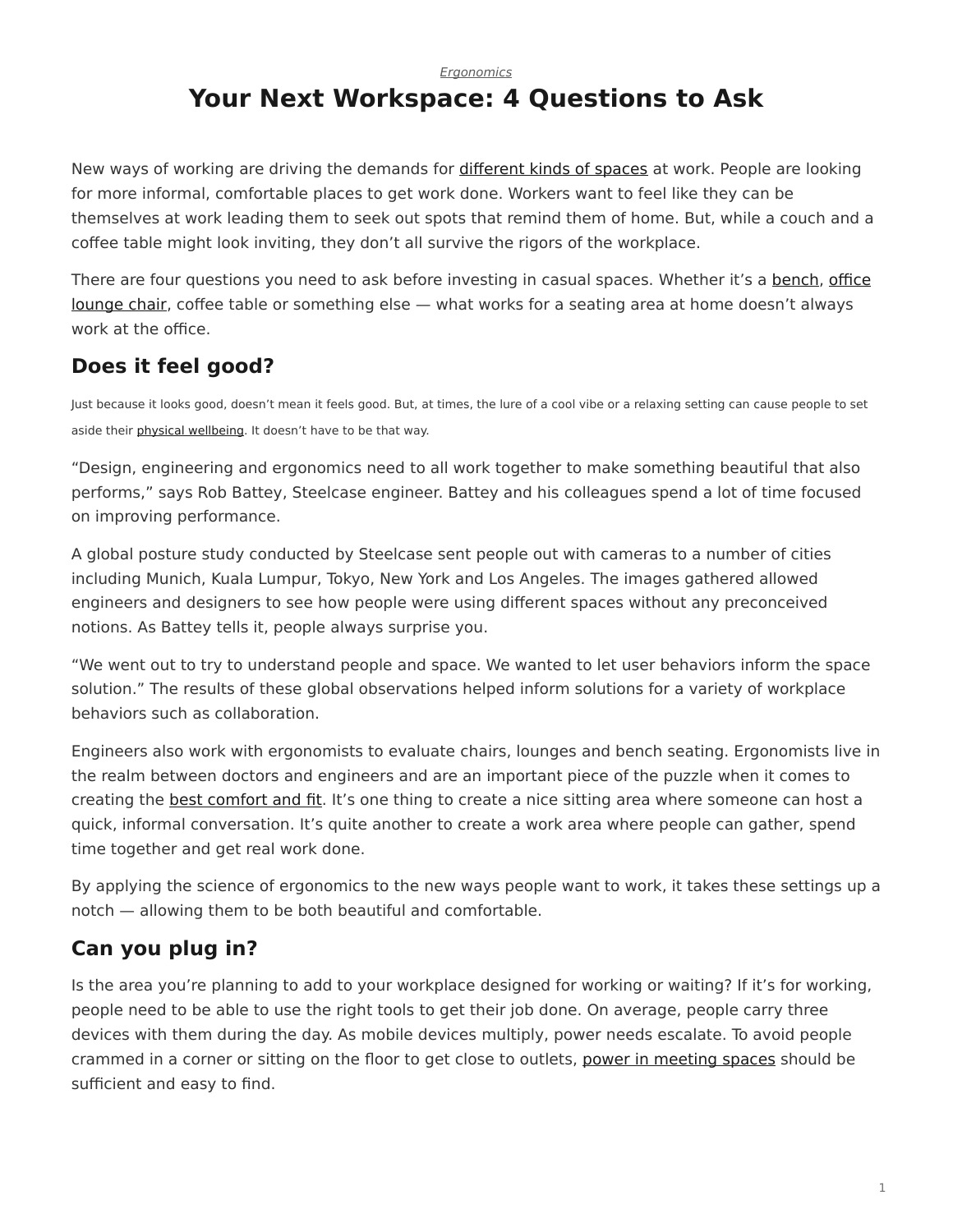A well designed seating area considers how people need to work with technology. [Power](https://www.steelcase.com/products/computer-support/thread/) can be embedded in the furniture or stationed conveniently nearby to make sure people aren't having to stoop under a bench or awkwardly reach behind a chair to access an outlet. In addition, there should be considerations given to the accessibility and ease around using the right technology. For example, is there a place for a laptop at the right height so that someone can comfortably sit, type and see the screen? These are some of the details that make the difference between creating an area for work versus an area to sit.

#### **Will it hold up?**

Never underestimate the creativity of the user. True, some people use spaces as they were intended. But, every time something new is developed, new user behaviors are discovered. That's why Steelcase engineers turn to heavy users to do vigorous testing.

Field testing is done in college common areas and 911 dispatch centers. These kinds of places, like a workplace, get extreme use in a short period of time.

"Users can almost never tell you what they really want because they don't even realize they have a problem," says Battey. It's only through years of observations and testing that designers and engineers can understand the problems they are trying to solve and provide solutions that will last.

#### **Can you be proud of it?**

Every new investment is an opportunity to pay careful attention to people, our planet and the living things it supports. Products designed for circularity avoid and eliminate materials of concern, optimize performance throughout the life cycle and provide end-of-life strategies. Providing great solutions should begin by ensuring they're the [best solutions for our environment.](https://www.steelcase.com/discover/steelcase/sustainability/) That's why you should consider each step of the product's life cycle – design, manufacturing, delivery and end-of-use options. When you choose to invest in something new, you also have the opportunity to communicate to people how important they are and how important our world is.

#### **You May Also Like**

#### **[Rebecca Charbauski](https://www.steelcase.com/research/articles/author/rcharbausteelcase-com/) Senior Communications Specialist**

Rebecca, an Emmy-winning journalist, reports on global research impacting the places where people work, learn and heal. Over her career, Rebecca spent 17 years covering local and national news events on television and a variety of digital platforms. She directed a digital news group in Kansas City for three years before becoming news director in Grand Rapids, Michigan for more than five years. Prior to Steelcase, Rebecca worked with one of the four largest media groups in the United States to coordinate news coverage among 48 newsrooms from the east to west coast.